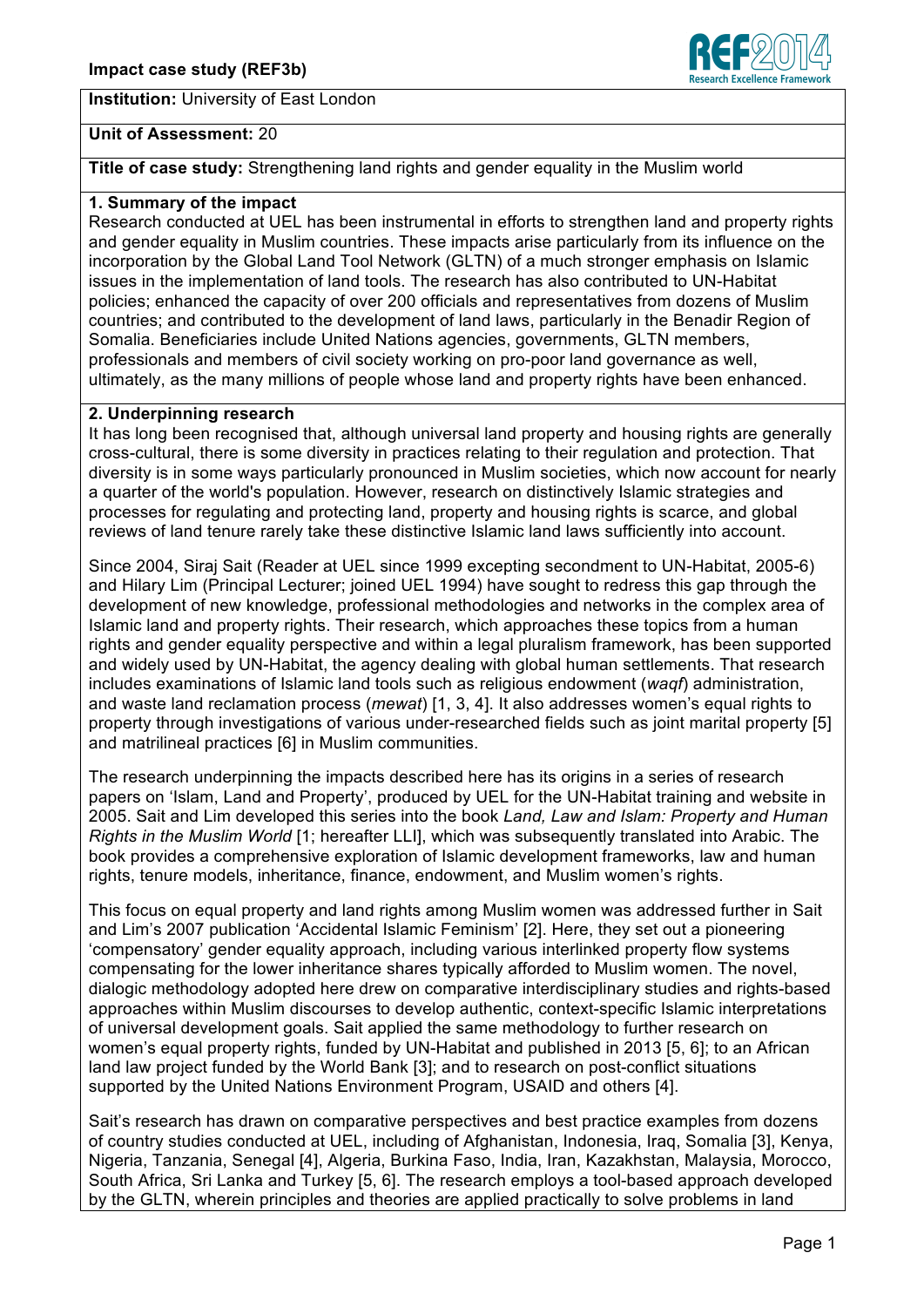

administration and management. The work was further both influenced by and influential in the development of the 'Islamic Mechanism', 'gender' and 'youth' as cross-cutting issues that GLTN members have agreed to address in dealing with land and property issues at country level.

## **3. References to the research**

[1] Sait, Siraj and Lim, Hilary (2006) *Land, Law and Islam: Property and Human Rights in the Muslim World* (London: Zed/UN-HABITAT). Also translated into Arabic. http://bit.ly/18gfsbY

[2] Lim, Hilary and Sait, Siraj (2007) 'Accidental Islamic Feminism: Dialogical Approaches to Muslim Women's Inheritance Rights' in H. Lim and A. Bottomley (eds.) *Feminist Perspectives on Land Law* (London: Glasshouse Press) 133-157. Available on request.

[3] Sait, Siraj (2012) Not just another custom: Islamic influence in Robert Home (ed.) *Essays in African Land Laws* (Pretoria: PULP/World Bank) 91-112. Submitted to REF2.

[4] Sait, Siraj (2012) Unexplored Dimensions: Islamic Land Systems in Afghanistan, Indonesia, Iraq, and Somalia in John Unruh and Rhodri Williams (eds.) *Land and Post-Conflict Peace Building* (New York: Earthscan/UNEP/ ELI 2012) 163-182. Submitted to REF 2.

[5] Sait, Siraj (2013) 'Marital Property In Muslim Communities: Islamic Law, Custom and Reforms' 27 *Recht van de Islam* 13-34. Submitted to REF2.

[6] Sait, Siraj (2013) Women's Property Rights in Muslim Matrilineal Communities 9:1 *Journal of Islamic State Practices in International Law* 1-35. Submitted to REF2

The research has been supported by **grant funding totalling £116,000 from UN-Habitat**

### **4. Details of the impact**

The research described above has been used to contribute new knowledge, advocacy, technical advice and capacity development at country level, and to strengthen pro-poor and gendered land tools in the Muslim world. This has resulted particularly from its influence on the policies and activities of the Global Land Tool Network and UN-Habitat, and its use as the basis for developing and implementing training tools and material used by policymakers and practitioners around the world. It has also been used to develop important new land laws; most recently, it has underpinned the production of an entirely new Interim Legal Framework for the Benadir region of Somalia. Through mainstream platforms such as the World Urban Forum organised by the UN, the research has helped lead to new thinking and synergies on innovative, pro-poor and gendered land and property rights in the Muslim world.

**Contributions to the development of GLTN policy:** GLTN is the world's leading pro-poor land and property rights network; its 60 global partners include the World Bank, UN agencies, professional associations and civil society networks (www.gltn.net). UEL was a founder member of the Network when it was set up in 2006, and led its International Advisory Board for research and training institutions between 2006 and 2012. Recognising the gap in understanding of Islamic dimensions of land in Muslim countries, in 2007 the GLTN peer-reviewed and subsequently adopted the research underpinning and later published in LLI [1] as the baseline for its 'Islamic Mechanism' cross-cutting theme. That Mechanism has since allowed the Network and its members to adopt an Islamic lens as appropriate within a legal pluralist approach.

The influence of the research is evident in the inclusion of the Islamic Mechanism in key GLTN policy documents, including *Handling Land: Innovative tools for land governance and secure tenure* [a], which had been downloaded from the GLTN website more than 350 times as of 31 July 2013. That document likewise reflects the influence of UEL research on the development of the GLTN's 'gender' and 'youth' themes. The insights published in LLI are also highlighted prominently in the influential report *UN State of the Arab Cities Report 2012* [b, p.103].

**Contributions to UN-Habitat policy:** On the basis of his research – and subsequent expertise – in Islamic dimensions, Sait has made invited contributions to policy discussion and formulation within various UN-Habitat forums. These have included his role as chair of the Evaluation Panel of UN-Habitat Iraq operations (2011), and membership (since 2012) of its Executive Director's Advisory Group on Gender Issues [c]. He also sits on its Institutional Reform Panel (2011) and an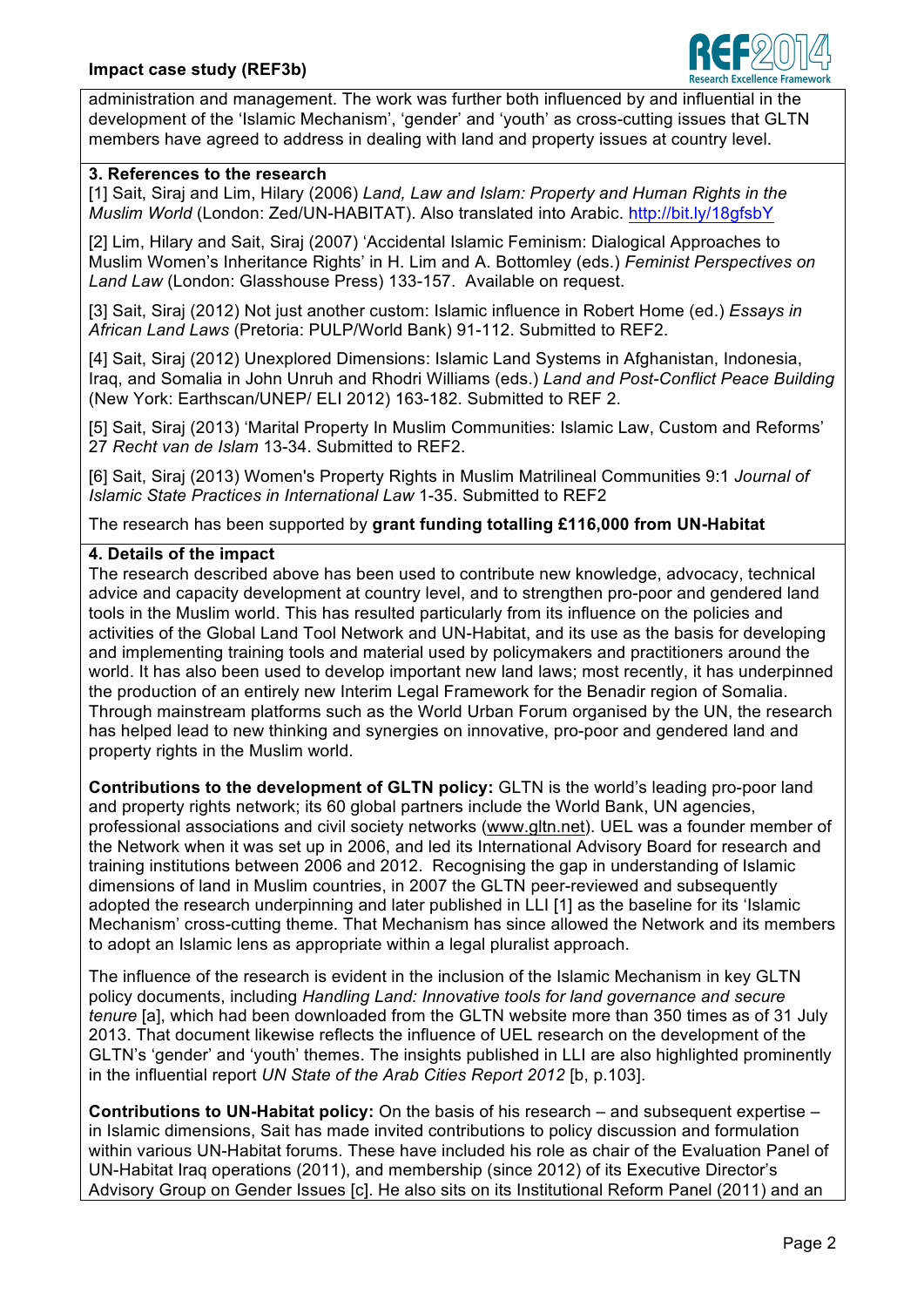

ad hoc review panel for projects relating to land law in Muslim countries including Somalia, Iran, Iraq, Saudi Arabia and Syria.

One of the most significant contributions made by the research to UN-Habitat policy has been its influence on the development of the Gender Evaluation Criteria (GEC) framework, a set of 22 evaluation questions used to assess, and where necessary improve, the gender responsiveness of large-scale land tools. The GEC was developed jointly between 2008 and 2009 through consultation meetings and e-forums involving the UN-Habitat, the International Federation of Surveyors (FIG), the Huairou Commission and UEL. Sait (who was seconded to the GLTN as its Gender Officer in 2005-06) particularly influenced the incorporation into the GEC of the crosscultural perspective characteristics of the research described above. According to the Human Settlements Officer of UN-Habitat's Somali Programme, Sait's research contributions were "vital in the operationalizing of the Gender Evaluation Criteria…[his] gender and Islamic research contributing to its pioneering cross-cultural methodology" [d]. He also co-authored the GEC implementation guide, which was published in its most recent format in 2011 [e]. This guide, which is the GLTN's primary gender tool, is now being rolled out to support assessment of the gender responsiveness of programmes and institutions in dozens of countries.

An earlier version of the guide co-authored by Sait is credited with helping 55,000 residents achieve secure land tenure in the informal settlement of Ponte do Maduro, Recife (Brazil) in 2010. The Brazilian government, which had planned to evict all 55,000 from their homes, announced at a GLTN roundtable meeting at the 2010 World Urban Forum that they would instead regularize the area, granting ownership of the occupied land to more than 8,000 low-income families. Implementing the Gender Evaluation Criteria enhanced the capacity of the local community in Ponte do Maduro to lobby the government to reach this decision [f].

**Capacity development and training to support land and property rights and gender equality:**  In 2007, LLI was converted by Sait and Lim into a 250-page training package on land issues in the Muslim world [g]. A series of three training events using this training package were held in Nairobi for UN-Habitat staff (April 2009), GLTN partners (November 2009), and government officials from 20 Muslim countries attending the UN-Habitat Governing Council (April 2011), where it was further endorsed at a GLTN side-event [g]. Since 2008, the training has been delivered to a total of some 200 government representatives, professionals and civil society representatives from dozens of Muslim countries. Training programmes, each of which typically involves 25-30 high-level government, professional and civil society participants, have included country training focussed specifically on Asia (event held in Kuala Lumpur, 2009), Africa (Nairobi, April 2011), Gulf and Arab countries (Kuwait May 2012), and North Africa and the Middle East (Cairo, May 2013) [d, h]. The training package has also been adopted for roll out in Iran [a, p. 89], and Sait has recently been invited to Tehran to provide technical support during the First Global Assembly of Islamic Cities in September 2013. Some of these events – including that in Cairo - have combined training in Islamic law with GEC gender rights training to particularly support the improvement of women's rights in Muslim countries. Sait has also contributed to World Bank land strategies through presentations made there in 2008 and 2012, and through his use of the research to evaluate project proposals on development issues in the Muslim world [i].

**Development of the Benadir Interim Legal Framework:** Somalia's decades-long lack of a proper legal framework has had serious consequences for the country's political and social stability. Previous attempts to develop laws typically failed because of the difficulty of ensuring their compatibility with Islamic law. From April 2013, LLI [1] has made a direct and crucial contribution to the development of an interim legal framework by the Regional Administration of Benadir, Somalia's principal region and location of the national capital Mogadishu [k]. In April 2013, Somali officials approached Sait through the UN to request that he provide technical advice in and oversee the drafting and validation of that interim framework. Sait subsequently provided extensive legal advice, much of it drawing very heavily on the methodology used and insights published in LLI [1].

The Human Settlements Officer of UN-Habitat's Somali Programme acknowledges the direct and significant impacts of Sait's work on the development of the Legal Framework for Somalia's Benadir Region: as well as overseeing "the difficult drafting process of the interim legal framework…[Sait] visited Mogadishu and chaired the validation process effectively, which led to